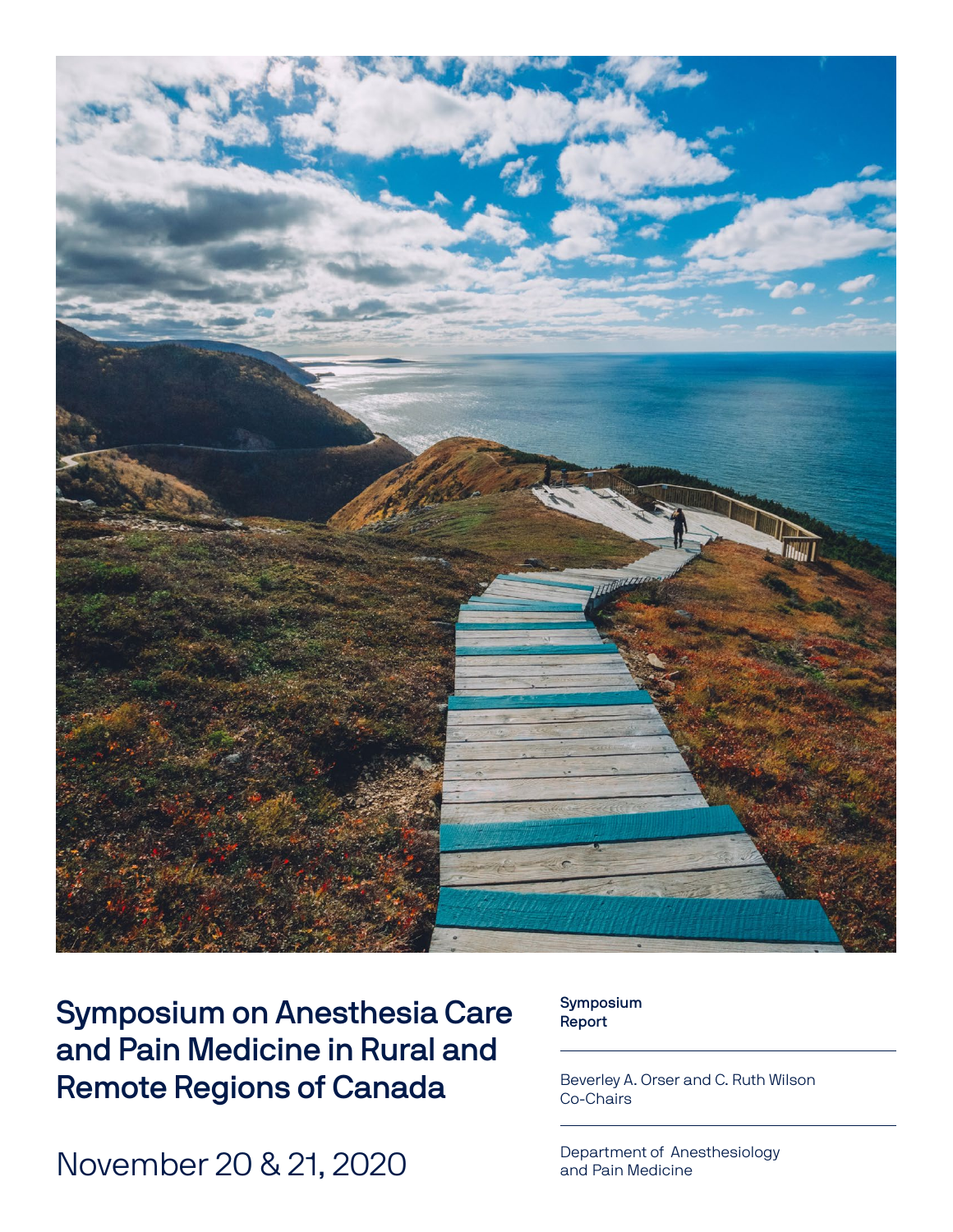#### Symposium on Anesthesia Care and Pain Medicine in Rural and Remote Regions of Canada

November 20 & 21, 2020

Cover:

Skyline Trail, Pleasant Bay, Canada. Photo by Elyse Turton / Unsplash

© 2021

Department of Anesthesiology and Pain Medicine Temerty Faculty of Medicine, University of Toronto.

The Department of Anesthesiology and Pain Medicine, Temerty Faculty of Medicine, University of Toronto encourages the use, reproduction and dissemination of material in this information product. Except where otherwise indicated, material may be copied, downloaded and printed for private study, research and teaching purposes, or for use in noncommercial products or services, provided that appropriate acknowledgement of the Department of Anesthesiology and Pain Medicine, Temerty Faculty of Medicine, University of Toronto as the source and copyright holder is given and that the Department's endorsement of users' views, products or services is not implied in any way.

All requests for translation and adaptation rights, and for resale and other commercial use rights should be made to chair.anesthesia@utoronto.ca.

Disclaimer: The views expressed in this report are those of the participants and do not necessarily reflect the views or policies of the Department of Anesthesiology and Pain Medicine, Temerty Faculty of Medicine, University of Toronto.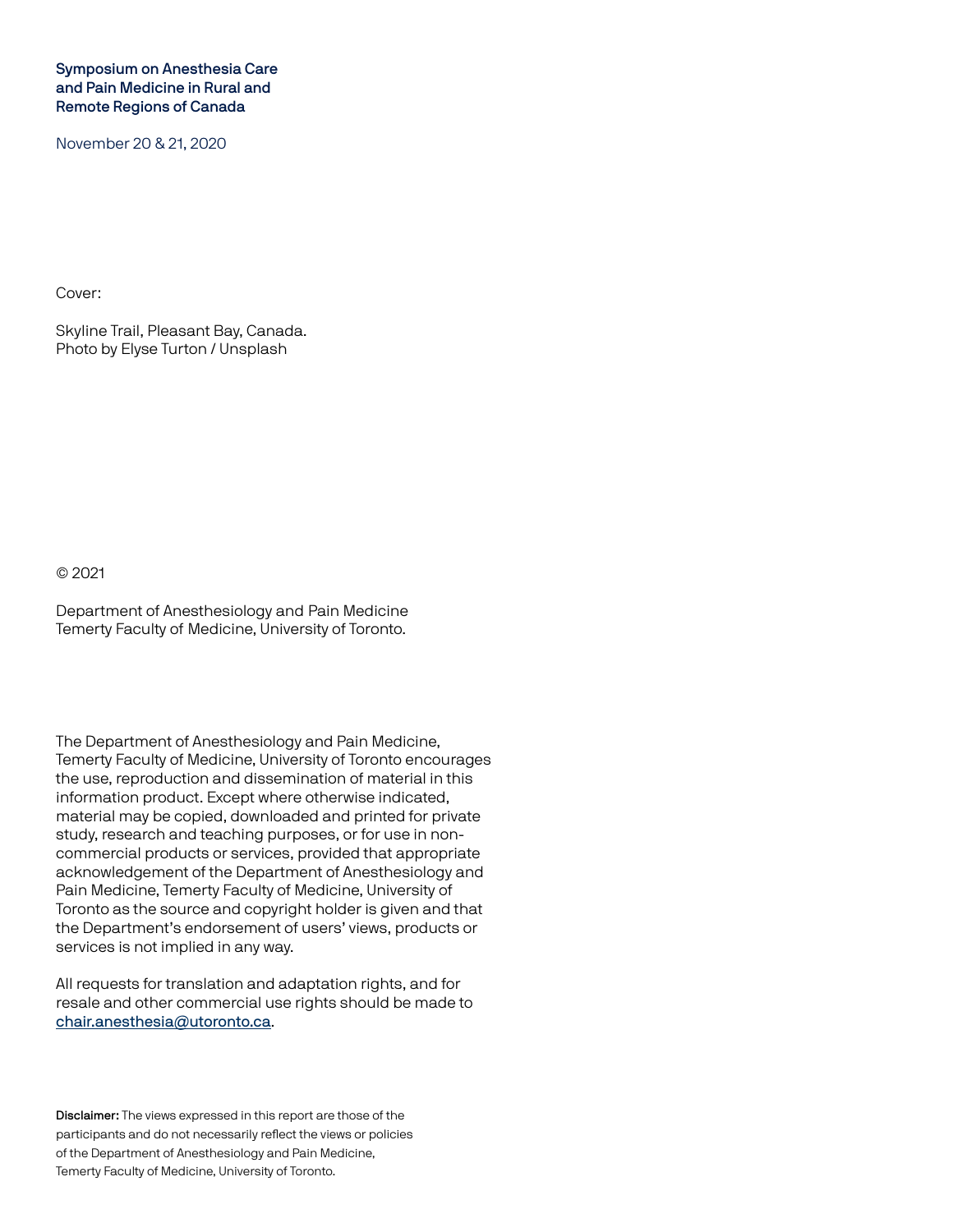## Organizing Committee

### Beverley A. Orser and C. Ruth Wilson

Symposium Co-Chairs

| <b>Workshop Topics</b>                                                                       | Co-Chairs                                                                   | <b>Emerging Scholars</b> |
|----------------------------------------------------------------------------------------------|-----------------------------------------------------------------------------|--------------------------|
| Anesthesia workforce planning<br>in urban and rural Canada                                   | <b>lvy Bourgeault</b><br>Mateen Raazi<br>Sarah Simkin                       | <b>Pip Swartz</b>        |
| Coaching networks, mentorship and<br>educational opportunities                               | Kirk McCarroll<br><b>Gary Morris</b><br>Elaine Ng<br>Margaret Tromp         | Hira Raheel              |
| Policy support for rural anesthesia<br>and pain medicine                                     | Lee Errett<br>Dietrich Furstenburg<br>Vaibhav Kamble<br>John McAlpine       | Taryn Davidson           |
| Technology, virtual reality and distance<br>coaching and learning                            | Fahad Alam<br>Sarah Newbery<br>Ahtsham Niazi<br>Julian Wiegelmann           | Julian DeBacker          |
| Training and supporting rural generalists<br>(anesthesia, obstetrics, surgery)               | Ryan Falk<br>Stu Iglesias<br><b>Aviva Stewart</b><br>Enrich Van der Linde   | <b>Miguel Proulx</b>     |
| Rural and remote practice models of care in Canada,<br>including allied health professionals | Roy Kirkpatrick<br><b>Matthew Kurrek</b><br>Jason McVicar<br>Roanne Preston | Alborz Noorani           |
| Policy through collaboration with national<br>medical societies and government               | Angela Enright<br>Colin McCartney<br>Robert Milkovich<br>Victor Ng          | Tarimobo Otobo           |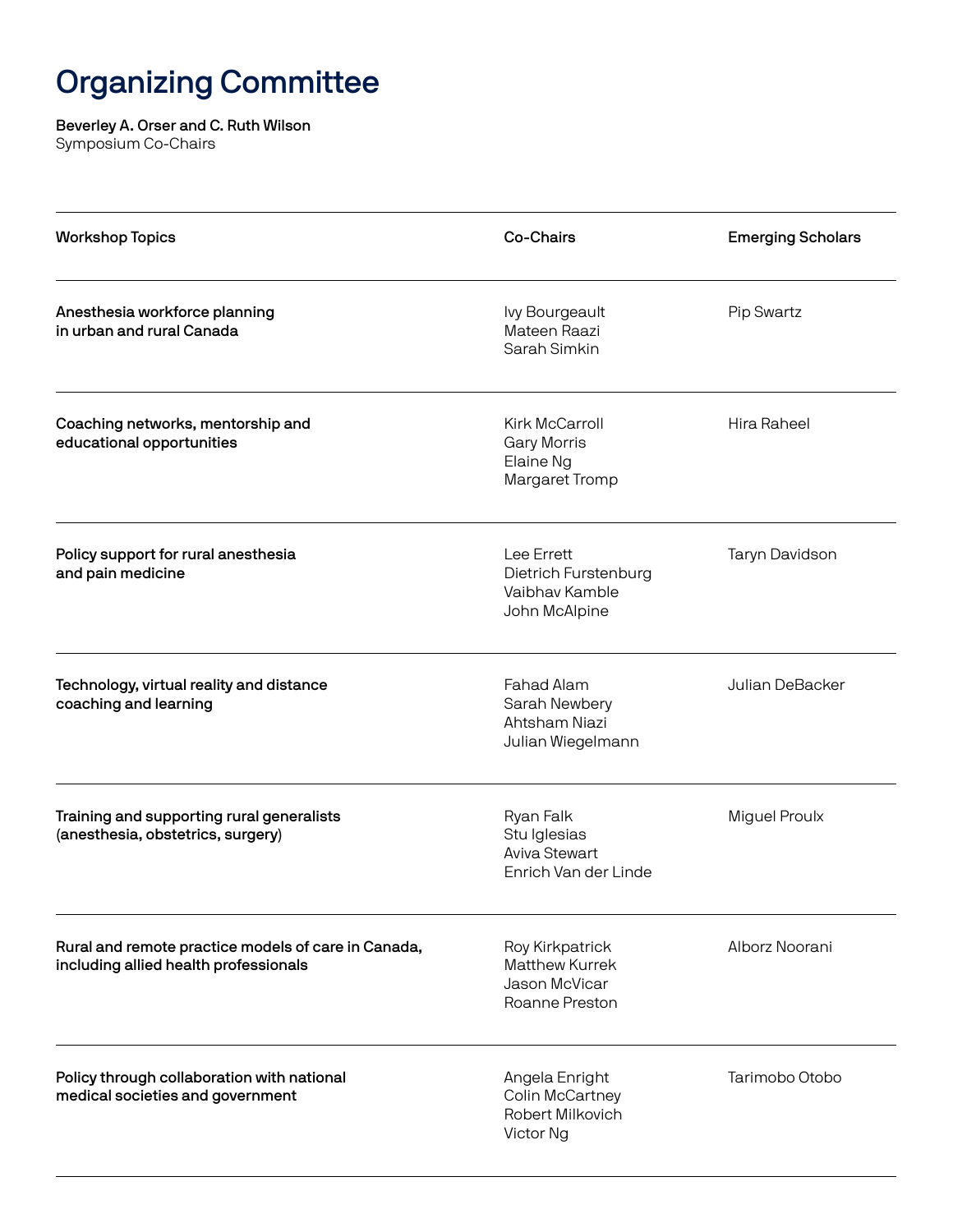# **Contents**

| Message from the Co-Chairs |    |
|----------------------------|----|
| <b>Executive Summary</b>   | 2  |
| Symposium Proceedings      |    |
| - Opening Remarks          | 4  |
| — Keynote Address          | 5  |
| - Symposium Remarks        | 6  |
| Vision and Recommendations | 12 |
| Conclusion                 | 14 |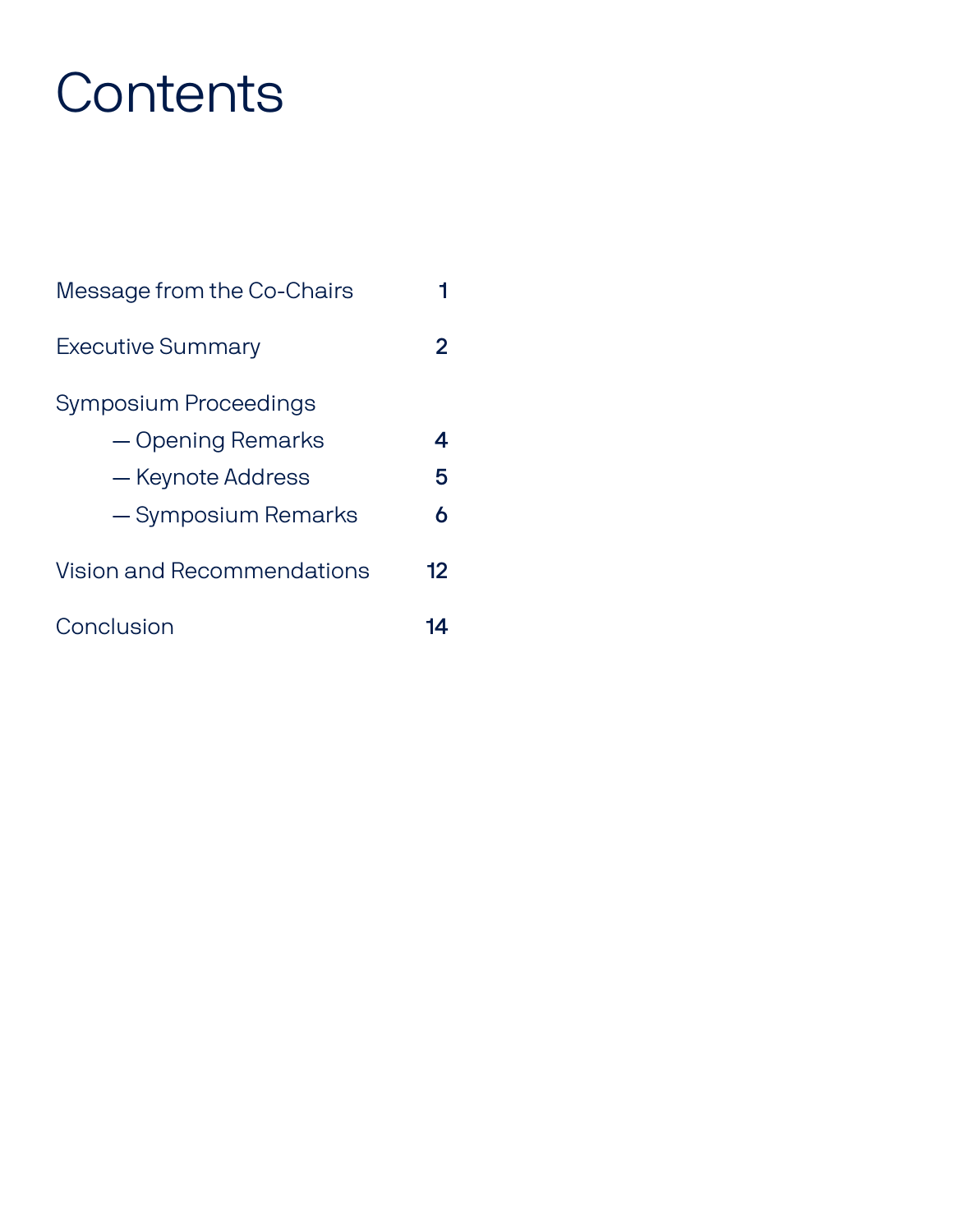## Message from the Co-Chairs

Canadians are proud of our publicly funded health care system. However, the quality of care you receive, and the ready accessibility to those services, depends on where you live in Canada. Health care in rural and remote regions of Canada bears little resemblance to the major health infrastructure available in urban communities. Not only are the health needs of rural and remote communities no less complex, but they are also made even more challenging by geographical distance, intemperate weather, and demographic and societal factors — from structural racism to fewer economic opportunities — that impact social determinants of health.

The challenges in rural and remote regions are especially pronounced when viewed through the lens of anesthesia services, which is essential for the provision of other types of care, including surgical, obstetric and emergency services. With an overall shortage of anesthesiologists projected in Canada by the Canadian Anesthesiologists' Society and a growing concentration of anesthesiologists in urban centres, finding new solutions is critical if those other services are going to be sustained. Canadians living in rural regions generally have poorer health outcomes and a lower life expectancy.

In a July 2020 commentary we authored in the Canadian Medical Association Journal (CMAJ) — "Canada Needs a National Strategy for Anesthesia Services in Rural and Remote Regions" — we argued that, through greater collaboration and a national strategy, "rural and remote regions gain reliable access to the anesthetic and pain management care they deserve." The model for such an approach is the Rural Road Map for Action, developed by the College of Family Physicians of Canada, the Society of Rural Physicians of Canada and others to support an adequate medical workforce for rural Canada. To meet this goal, we proposed five central tenets: social accountability, policy interventions, rural and remote practice models, a national research agenda, and mentorship and continuing professional education.

This commentary resonated with many physicians, health care leaders and community members. So, to put our words into action, we worked with a dedicated team to host the Symposium on Anesthesia Care and

Pain Medicine in Rural and Remote Regions of Canada. Held on November 20 and 21, 2020, the symposium was an opportunity to think more deeply about some of these issues and to establish a working plan that would bring us closer to the national strategy we called for in the CMAJ. This report summarizes the learnings gained from the symposium and the action plans proposed.

We invite your engagement in this strategy. Please share your thoughts by contacting us at chair.anesthesia@utoronto.ca.

We would like to thank all participants for their active engagement. We would also like to acknowledge the following individuals:

- The co-chairs and emerging scholars for helping to plan the meeting and lead the workshops;
- The speakers particularly the keynote speaker, Dr. Rodney Mitchell, and Her Excellency, the Right Honourable Julie Payette, Governor General of Canada — for their remarks; and,
- The administrative team of the Department of Anesthesiology and Pain Medicine at the Temerty Faculty of Medicine for their enthusiastic support of the symposium.

Sincerely,

B. Orser

Dr. Beverley A. Orser Chair, Department of Anesthesiology and Pain Management Temerty Faculty of Medicine University of Toronto

Kuth Wilson

Dr. C. Ruth Wilson Professor Emerita, Department of Family Medicine Faculty of Health Sciences Queen's University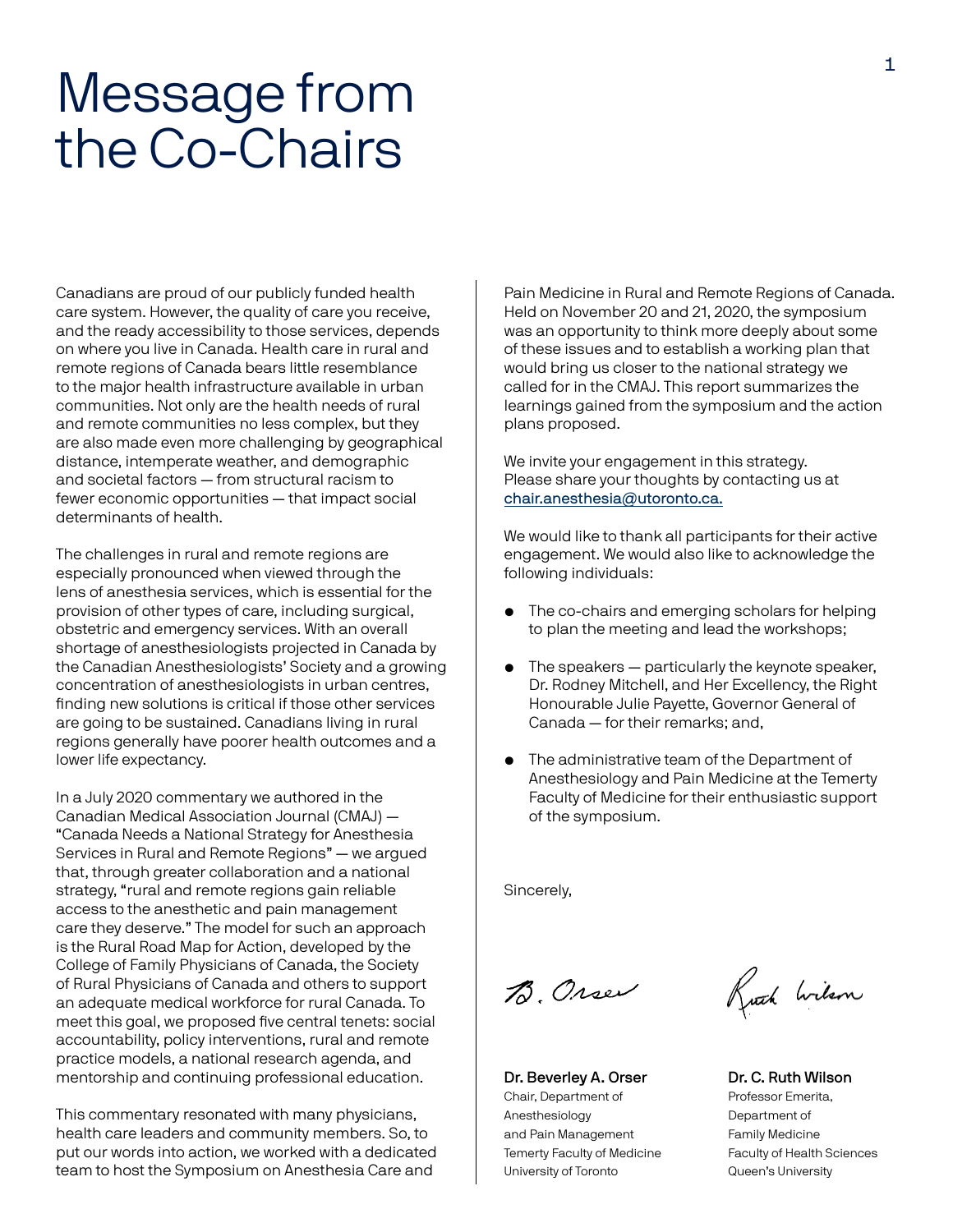## **Executive** Summary

Over two days, participants of the Symposium on Anesthesia Care and Pain Medicine in Rural and Remote Regions of Canada learned about strategies, interventions and issues pertaining to the delivery of anesthesia care and pain medicine services beyond urban centres. The participants, who are spread across Canada and who were brought together via an online teleconferencing platform, work in many different aspects of health care. They included anesthesiologists, family physicians, surgeons, obstetricians, nurses, midwives, medical trainees, and others. Together, they not only demonstrated an interest in improving the provision of anesthesia services in rural and remote regions, but also a commitment to action.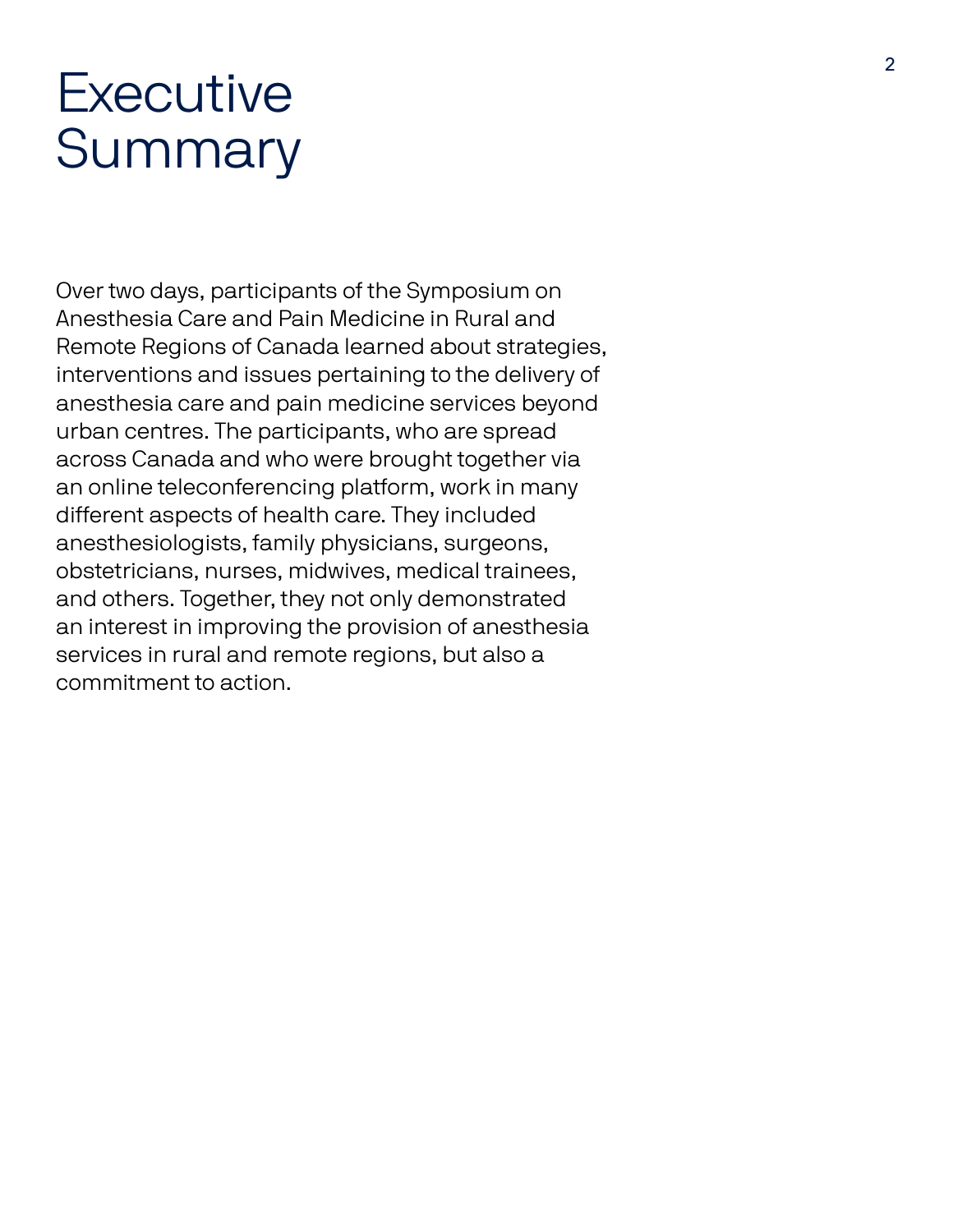The following themes for action emerged from the talks and conversations held as part of the symposium:

1. Data - ensuring comprehensive data is necessary to inform ongoing conversations and deliver evidencebased proposals. A common data source can overcome information deficits or perceptions informed by anecdotes, not evidence.

2. Collaboration - no single organization has the insights, expertise or capacity required to identify or implement potential solutions. Establishing a broad "coalition of the willing" — and leveraging its collective strengths — will be essential to ensure the success of a potential national strategy. Further, broad collaboration will help to ensure that the best data are obtained.

3. Community Engagement — coupled with the need for broad collaboration is the need for specific community engagement. It's not for the health professionals alone to determine the health care needs of rural and remote communities. Their voices must be heard and respected. In particular, the need to understand and respect Indigenous sovereignty is imperative.

4. Communication — to support the collection of data, foster collaboration and ensure community engagement, there must be ongoing communication. This will ensure that new ideas are shared, new information is distributed and feedback is considered. It is also critical that these finding are communicated to policy makers with recommendations for action.

5. Mentorship and Peer Support — supporting those delivering anesthesia services in rural and remote regions is essential to ensure their well-being and professional development and to demonstrate the value of their work. Encouraging medical professionals to practise in these regions will be an ongoing challenge without sustained support and mentorship.

In addition, following thoughtful discussions and reflections, the following recommendations were proposed:

1. Academic health science centres (AHSCs) must accept that their social accountability mandate requires that they educate a sufficient quantity and quality of both specialist and non-specialist anesthesia providers to meet Canada's needs.

2. Health human resource planning for anesthesiology and pain medicine must move away from being haphazard and become more coordinated and data driven.

3. Mentoring and coaching of anesthesia providers in rural and remote communities is an immediate practical step that can be taken to support recruitment and retention.

4. Technology offers new possibilities for remote coaching, including virtual and augmented virtual reality, as well as building a remote presence.

5. Regional networks of care must support the crucial role of small active rural hospitals. Anesthesia, surgery and maternity care in these rural programs are tightly integrated and mutually interdependent; thus, they must receive parallel support.

6. We must build on the current initiatives of professional organizations to involve a wider partnership to move these recommendations forward. A working group of key professional organizations, policy makers, patients (including Indigenous persons), health professionals, community representatives and other willing contributors should be constituted and funded.

Based on the findings of this symposium and the recommendations established, a committed team of individuals will establish a work plan, and the team will liaise with anesthesiologists, family doctors, surgeons, obstetricians, professional organizations, patients and health-care administrators to move the recommendations forward.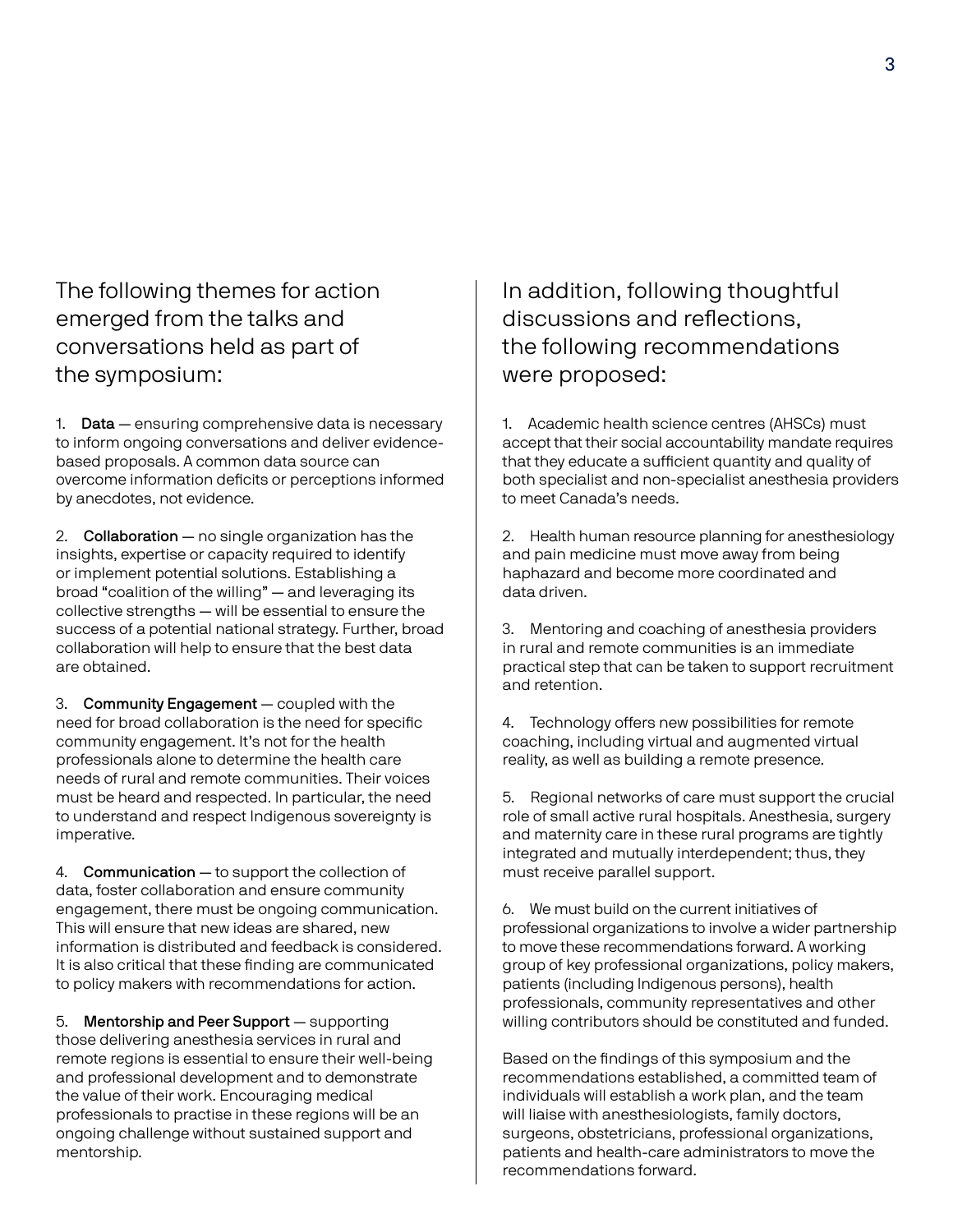## Symposium Proceedings

### Opening Remarks

The symposium was opened by co-chairs Dr. Beverley Orser and Dr. Ruth Wilson. Dr. Orser noted that 170 delegates registered to attend the symposium and remarked, "You are, as [Dr. Wilson] likes to say, a coalition of the willing." Dr. Wilson, who participated in the symposium from Treaty 8 Territory, offered an acknowledgement of traditional lands and invited participants to take a moment to reflect upon the lands upon which they sat.

Dr. Wilson then introduced the Governor General of Canada, the Right Honourable Julie Payette. Her Excellency extended greetings to symposium delegates and observed, "We can do better, and we are actually better equipped to solve this problem than ever before, so we must make every effort to tackle this persistent problem."

Her Excellency's remarks were followed by Dean Trevor Young of the Temerty Faculty of Medicine at the University of Toronto. He remarked that "we, in Toronto, cannot presume to know — though with the best of intentions and insights — what is best for [rural and remote] communities. We must also find ways to raise public consciousness about the geographical health inequalities in this country. If we want to influence policy makers, we need the evidence, the solutions, but also the public support for action."

Dr. David Tenenbaum, Interim Chair of the Department of Family and Community Medicine at the University of Toronto, then addressed symposium delegates, stating that "equity should be a driving focus, along with leadership from physicians and community members."

Dr. Dolore McKeen, President of the Canadian Anesthesiologists' Society (CAS), also offered her welcome. She noted that CAS recognizes that rural and remote regions are especially disadvantaged in the provision of care, and that Family Physician Anesthetists play an important role in supporting rural surgery and obstetrics. She expressed the commitment of CAS to help find solutions to these complex issues, "as the voice of the profession, but also to meet our patients' needs."

Watch the proceedings: youtu.be/eBGs\_4pnLi0

Watch the remarks of The Rt. Hon. Julie Payette youtu.be/-Yr7VAk7upU

#### From the Chat

"Thanks very much, great work uniting and putting us all together! The country has so much to offer as a group of knowledgeable professionals."

Dr. Brendan Munn practices anesthesia and emergency medicine at Hawkesbury & District General Hospital (Ontario).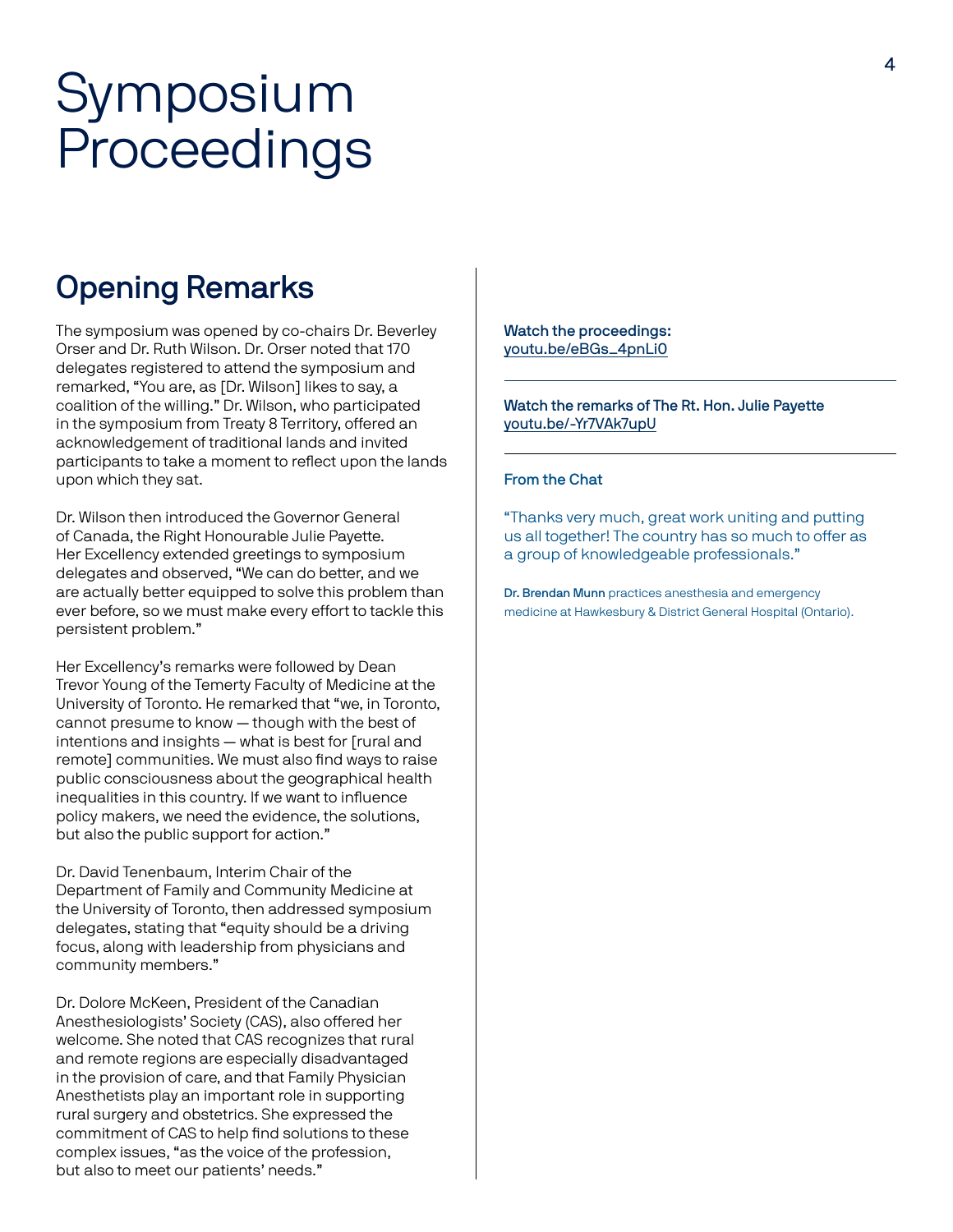### Keynote Address

*Dr. Rodney Mitchell, the Immediate Past President of the Australian and New Zealand College of Anaesthetists & Faculty of Pain Medicine (ANZCA), offered the keynote address. He works in both public and private practice in Adelaide in anaesthesia and intensive care. He holds staff positions in the Department of Anaesthesia at the Queen Elizabeth Hospital and the Department of Intensive Care at the Lyell McEwin Hospital. He spent nine years in central Australia, working in remote primary health care, retrieval medicine and, more recently, as Director of Anaesthesia at the Alice Springs Hospital. Dr. Mitchell is a supervisor of training at the Queen Elizabeth Hospital. He was elected to the ANZCA Council in 2010 and took office as the President of ANZCA in May 2018, finishing in May 2020.*

Dr. Mitchell began his remarks by observing that "Australians and Canadians share a lot in common when it comes to providing rural and remote care," including the following:

- Delivery of health care is frequently frustrated by long distances and inclement weather;
- Both countries have a medical workforce that clearly has a preference for big city life and, "I'll say, the 'prestige' of working in large tertiary health centres"; and,
- Broad similarities between Indigenous peoples in Australia and Canada, including a strong intergenerational sense of identity and heritage, legacy of residential schools and low socioeconomic status.
- Dr. Mitchell offered the following observations, based on his experience delivering anesthesia care in rural and remote Australia:
- He noted the importance of collaboration, especially with government and the colleges/ regulatory bodies of other specialties and health professions. He noted how such collaborations benefited efforts to collect data and engage in workforce planning.
- He emphasized the importance of data to understand current and future needs, as well as to evaluate interventions and policy changes.
- The Australian government supported the "Specialist Training Program" that provides funds for new training opportunities in rural communities.
- He noted that negative stereotypes associated with working in rural communities may impede advancement opportunities for physicians or frustrate physician recruitment. He told participants that a rural medicine special interest group has been established in Australia — with more than 400 members — that meets twice a year to support physicians working in rural communities.
- He spoke to the development of specialist training, including a Diploma of Rural Generalist Anesthesia that would launch in 2022 as a robust one-year certificate to support a higher level of emergency care and patient safety.
- He also spoke to the need to support rural generalists ("We need to do better as a specialist college in supporting our non-specialist colleagues").

#### Watch the proceedings: youtu.be/DdPOk1XvmUo

#### From the Chat

"Some napkin math to translate Rod Mitchell's point about numbers of Indigenous anesthesiologists in Canada: Indigenous peoples are 4.9 per cent of the population. So, 3,000 anesthesiologists × 4.9 per cent = 147 First Nations, Inuit and Métis anesthesiologists. That's the minimum standard we should be setting as a benchmark. What are we doing to achieve that goal?"

Dr. Jason McVicar is an anesthesiologist at the Ottawa Hospital and a faculty member of the University of Ottawa's Department of Anesthesiology and Pain Medicine.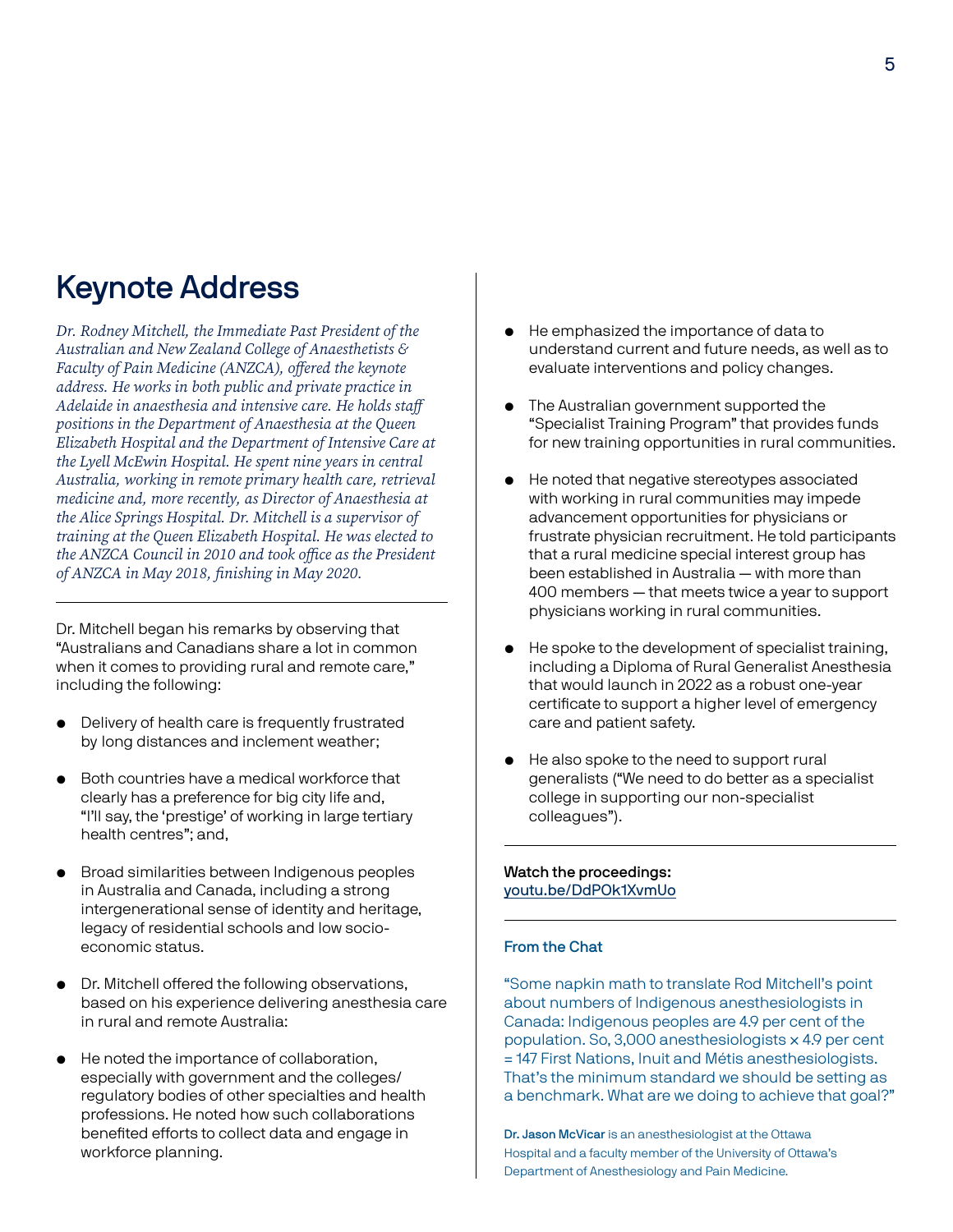## Symposium Remarks

### Health Care Equity for All Communities Dr. Lisa Richardson

*Dr. Richardson is Strategic Advisor, Indigenous Health, and the Department of Medicine's Vice Chair of Culture and Inclusion at the University of Toronto's Temerty Faculty of Medicine. She is also a General Internal Medicine Physician at the University Health Network in Toronto.* 

Dr. Richardson began her remarks by noting that discussions about race are often uncomfortable, but uncomfortable is not the same as unsafe. She encouraged participants to embrace the concept of "wise practices" to drive reconciliation in health care. She shared a quote cited in Best Practices in Community Development by Cynthia Wesley-Esqimaux and Brian Callious (The Banff Centre, 2010, p. 19): "Wise practice, by its very nature, is idiosyncratic, contextual, textured and probably inconsistent. It is not standardized, not off-the-shelf, and not a onesize-fits-all concept." Dr. Richardson spoke of the need to advocate for policy and system change that emphasizes the needs of communities — as stated by community members — not presumed by physicians or other authorities. She also discussed the importance of strong partnerships with local communities, especially Indigenous communities, in rural and remote regions, and to the importance of ensuring that equity is embedded into organizational strategic plans. Dr. Richardson discussed the importance of Trauma Informed Care and Indigenous Self-Determination, including Indigenous Data Governance Data Agreements.

#### **Safespace**

"We are willing to share our traumatic experiences in health care. The sad reality is that the health system isn't ready to hear it."

Ted Quewezance, Past Chief of Keeseekoose First Nation.

*The Safespace Networks project is an Indigenous, earlystage tech startup whose mission is to resolve the fears and concerns patients, their families and the providers who participate in their care have when reporting experiences in health-care settings.* 

Learn more: safespace.healthcare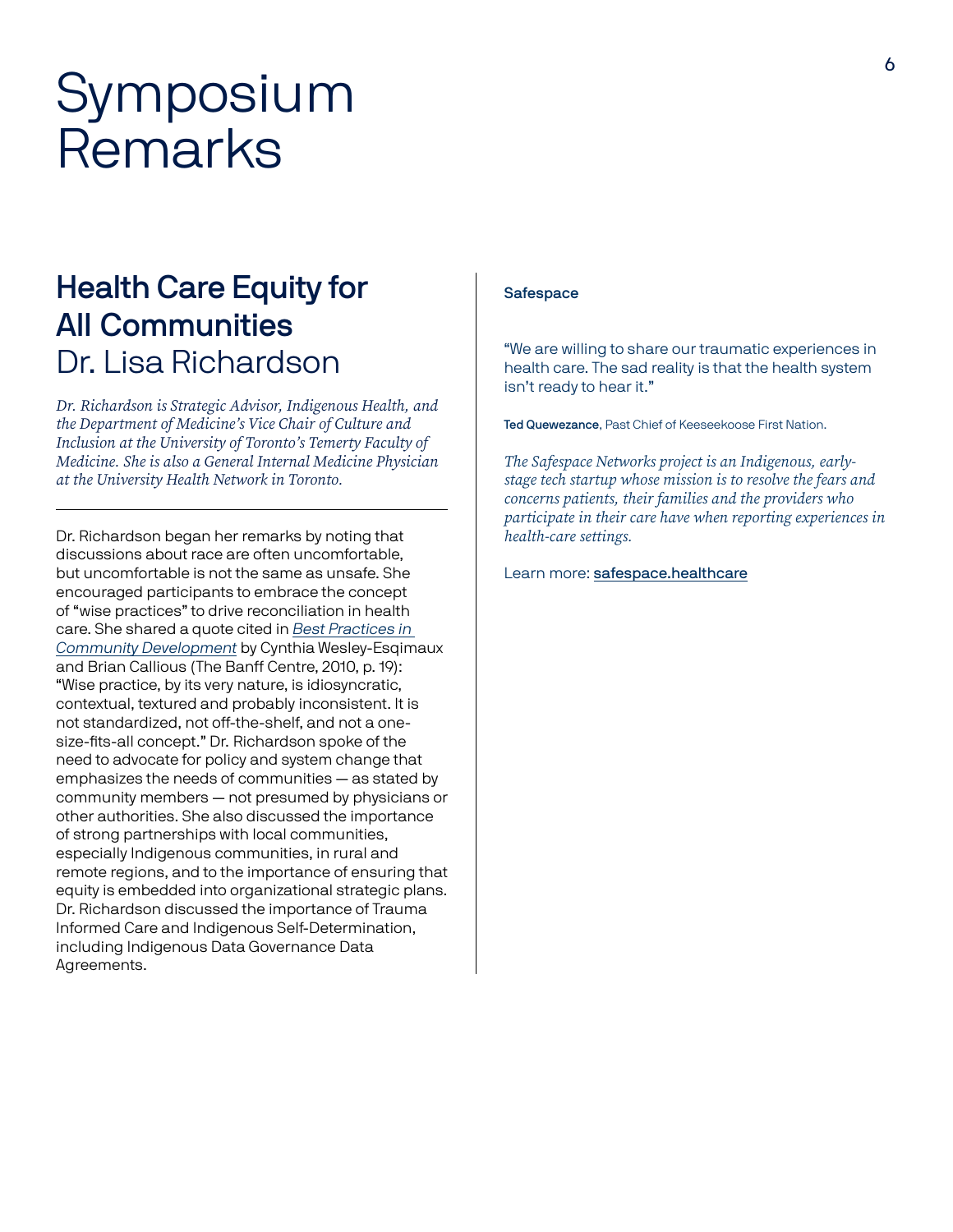### Rural Practice Models for Obstetric Care Dr. Andrew Kotaska & Ms. Lesley Paulette

*Ms. Paulette is a midwife based in Fort Smith, NWT. Dr. Kotaska is an obstetrician and gynecologist in Yellowknife, NWT.* 

Ms. Paulette described maternity care in Fort Smith and the surrounding area. She began her remarks by noting that midwifery, though a traditional practice in the region, had disappeared for a time as the medicalization of childbirth was emphasized. "It was a time when women were being sent away. It was a form of forced exile. There was a time when people only died in Fort Smith; no one was being born here," she said. Fort Smith, with a population of approximately 3,000 people, has no permanent physician providing maternity care, but has two permanent midwives. There are approximately 40 pregnant women there per year. There is specialist back-up available in Yellowknife (approximately 300 km away by air). Ms. Paulette also presented maternal and newborn outcome data for approximately 500 pregnancies of women living in Fort Smith.

Dr. Kotaska explained the Remote Community Birth Decision Tree that has been developed and used in the region. It begins with listening to the pregnant woman about where she wants to give birth and ensuring that she is informed about the limitations of local care.

Watch the Talk youtu.be/7ACTT4RvvKs

#### From the Chat

"Without a local C/S program, the rural family physicians have largely abandoned maternity care. To their great credit, the rural midwives are sustaining many of the remaining maternity care programs, especially with large Indigenous populations, where the local surgical programs have been lost."

Dr. Stuart Iglesias is a rural family physician with enhanced skills working and living in Bella Bella on BC's central coast.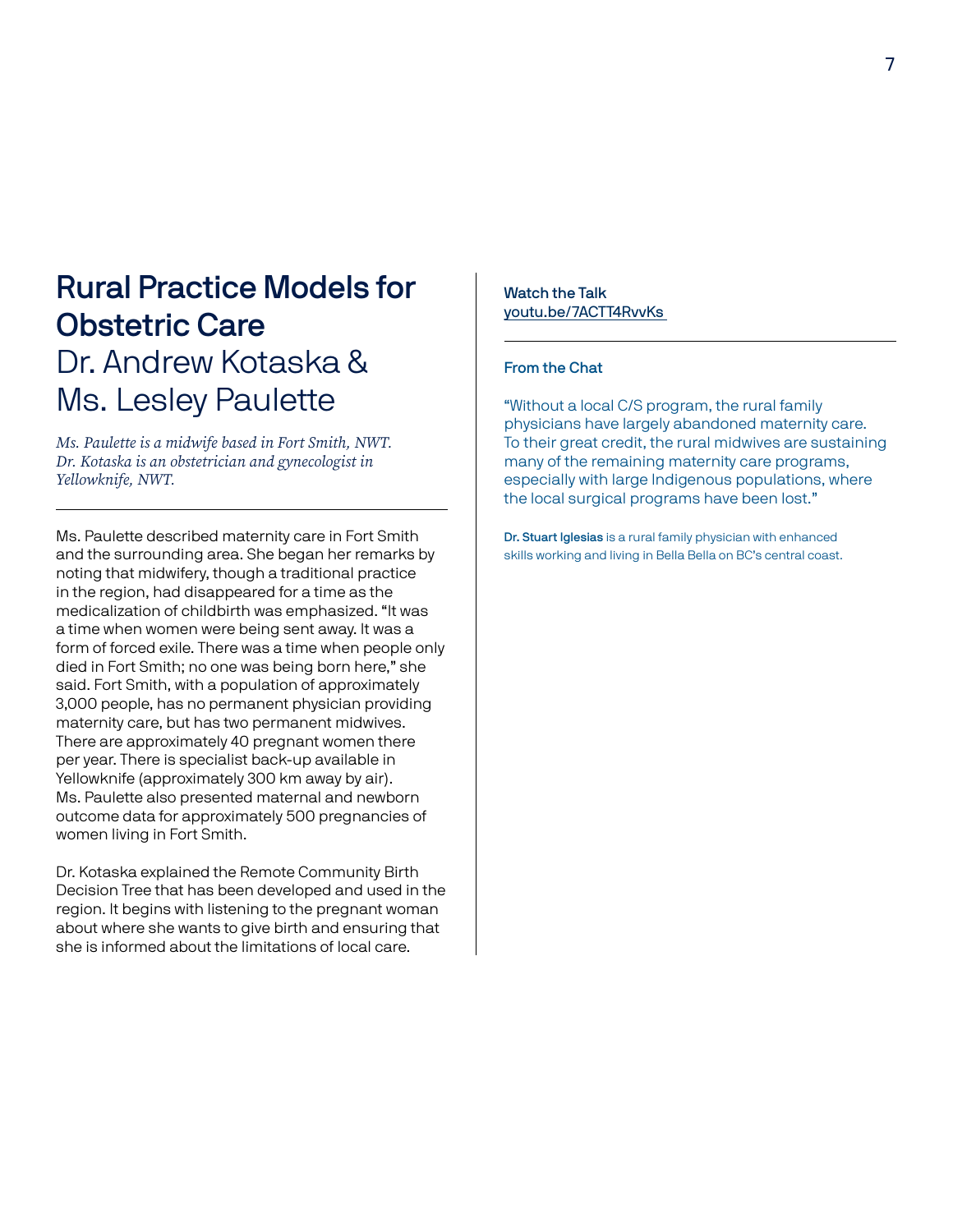### Clinical Coaching Programs that Work Dr. Kirk McCarroll & Dr. John McAlpine

*Dr. McCarroll is a family physician with enhanced training in anesthetics. He is also the Family Practice Anesthesia Network Lead for the Rural Coordination Centre of British Columbia. Dr. McAlpine is an anesthesiologist at Lions Gate Hospital in Vancouver and the Director of the University of British Columbia (UBC) Family Practice Anesthetists (FPA) residency program. He has participated as a coach in the "UBC Coaching and Mentoring Program."*

Dr. McCarroll and Dr. McAlpine outlined the development of the UBC Family Practice Anesthesiology Clinical Coaching program, which partners rural family practice anesthetists with an anesthesiologist coach from an urban tertiary centre. Currently, coaching and mentoring are supported by UBC for any FPA who applies for funding through the University. There are also eight rural sites that have more formal coaching programs funded by the Rural Surgical and Obstetrical Network (RSON), which include coaching for nurses, GP surgeons (enhanced surgical skills), and maternity care providers in addition to FPAs. Each program is individualized and includes the following coaching options:

- 1. Specialist coaching with specialists visiting the rural site.
- 2. Specialist coaching with specialist connecting for coaching remotely through "remote presence technology" (these devices were funded through the RSON).
- 3. "Coachee" visiting their specialist coach at a larger hospital.
- 4. Peer coaching where two FPAs coach each other and share their own knowledge with each other.

The goals for this program are:

- Education (for both FPAs and specialists)
- Professional support
- Relationship building
- Continuous quality improvement
- Increased access to high-quality services
- Increasing volume of surgical services at rural sites

They noted that when developing such a program, it was important to consider the following:

- A needs assessment to carefully pair participants
- A commitment to confidentiality
- Accreditation for maintenance of certification purposes
- Engaging and getting support from local health authorities
- Ensuring coach training/orientation (Dr. McCarroll noted that mentoring isn't the same as teaching, and that it requires finesse to give feedback in that setting)

#### Watch the Talk youtu.be/jO3o69zFNX8

#### From the Chat

"As a trainee, it is very comforting to know that this model exists. I will be seeking out such models in the future for sure. Developing supportive relationships is so important."

Dr. Michael Kruse is a first-year family medicine resident at Queen's University.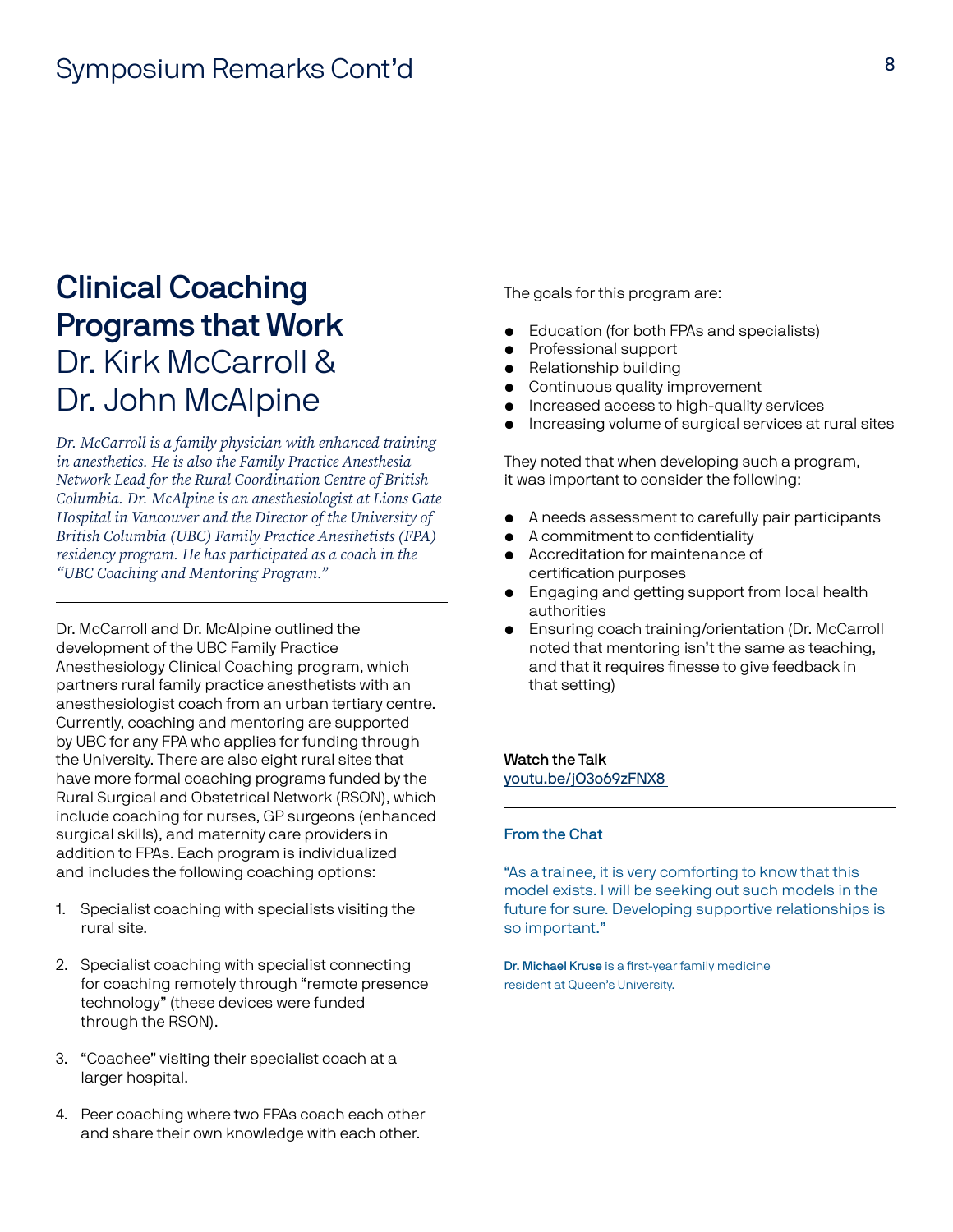## How the Sausage Is Made Dr. Joshua Tepper

*Dr. Tepper is a family physician who has worked in a variety of public policy capacities throughout his career. He is currently the Education Health Advisor to the Ontario Ministry of Education.* 

Dr. Tepper, who was speaking from a personal — not professional perspective, outlined how the interplay between politicians, civil servants, media, professional associations, educational bodies, health care providers, advocacy groups and other jurisdictions informs public policy development. He also spoke to his experience of being a resident member of the Steering Committee on Social Accountability of Medical Schools and the development of "Social Accountability: A Vision for Canadian Medical Schools" in 2002, which has informed public policy in subsequent years.

#### From the Chat

"Excellent presentation, Dr. Tepper, outlining the complexities of policy/program development and implementation."

Dr. Douglas DuVal is an anesthesiologist at the Royal Alexandra Hospital (Edmonton, AB), a Clinical Professor in the Department of Anesthesiology & Pain Medicine at the University of Alberta and a past President of the Canadian Anesthesiologists' Society.

### Setting the Context in Rural Canada Dr. James Rourke

*Dr. Rourke was a rural family physician and former dean of medicine and is Professor Emeritus at the Faculty of Medicine of the Memorial University of Newfoundland. He is the co-chair of the Rural Road Map Implementation Committee.*

Dr. Rourke described the state of health care in rural and remote regions. He noted that almost one-fifth of Canadians — 18 per cent live in rural and remote regions, as do a large number of the Indigenous population. He spoke about the geographical challenges of delivering care, despite the role of telemedicine, especially in obstetrics. He offered two functional definitions to ground the conversation:

- Rural Medicine: Medical care provided where access to specialist care and specialized resources is limited or distant
- Remote Medicine: Medical care provided where/when transfer/ access to in-time specialist care and specialized resources is high risk or impossible.

He noted that rural medicine can sometimes be transformed into remote medicine due to adverse weather conditions. Finally, he spoke about the important role of small hospitals in supporting rural medicine, but noted that the rural health care system needs to be redesigned, according to patient needs, access and equity.

#### Watch The Talk youtu.be/lb3LNRDeMcs

#### From the Chat

"Brilliant, Jim, in setting the context in rural and remote care...insightful thoughts for all of us... Key access and intrinsic issue is not just anesthesia but also surgical/trauma care — we must plan both hand in hand; and to enhance upstream training beginning in Undergraduate Medical Education and not just Post-graduate Medical Education."

Dr. Davy Cheng is an anesthesiologist and Distinguished University Professor in the Department of Anesthesia & Perioperative Medicine at Western University's Schulich School of Medicine & Dentistry.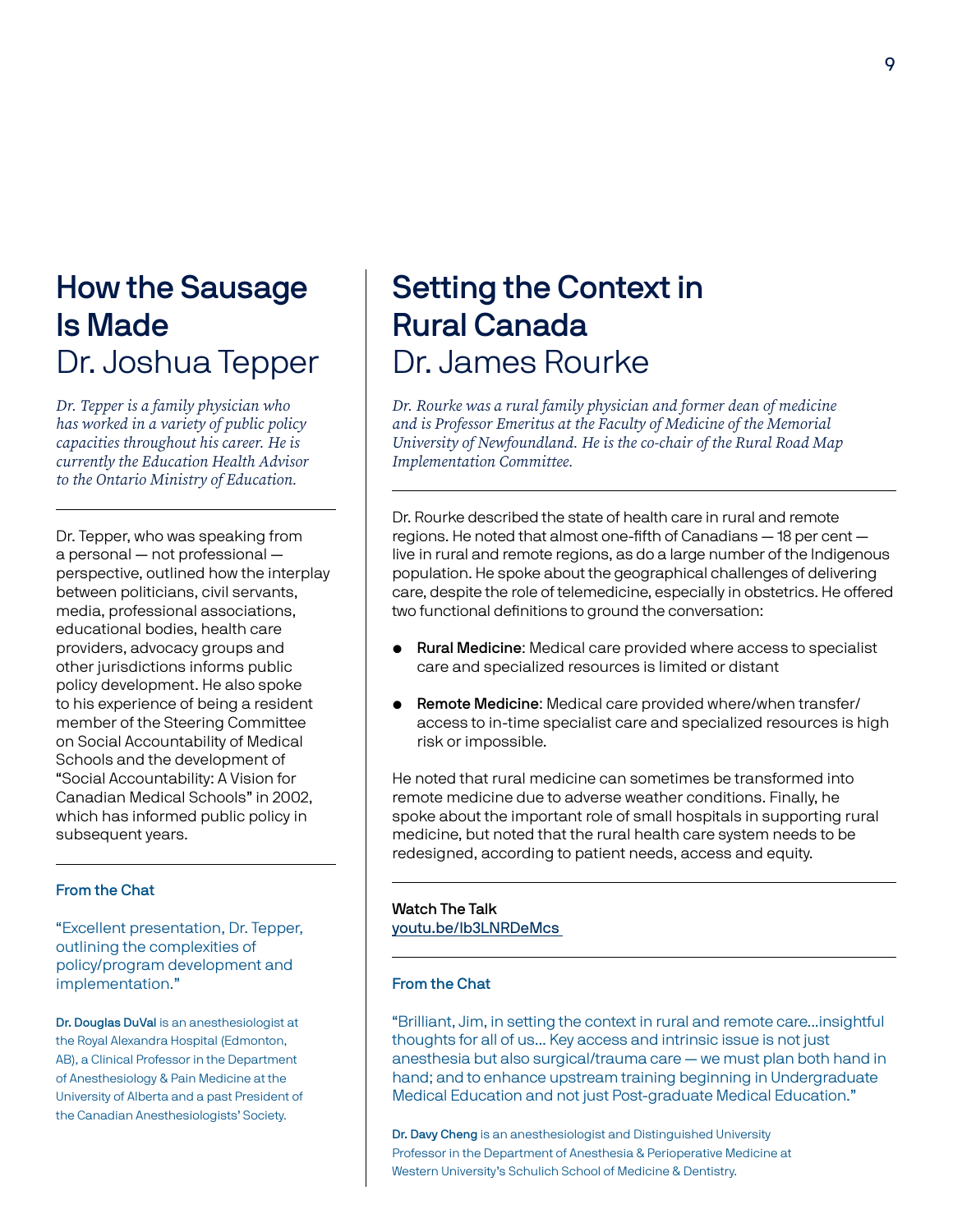### Anesthesia Workforce Dr. Mateen Raazi

*Dr. Raazi is Provincial Head in Anesthesiology for the Saskatchewan Health Authority and the University of Saskatchewan and an anesthesiologist at Jim Pattison Children's Hospital of Saskatchewan (Saskatoon, SK).*

Dr. Raazi described the current and future workforce issues within anesthesia across Canada. According to the Canadian Medical Association's Masterfile, there were 3,393 anesthesiologists in Canada in 2019: of these, Nova Scotia had the highest number of 11.9 anesthesiologists per every 100,000 population, while the Territories had the lowest number of 0.8. The national average in 2019 was 9.1, which despite steadily increasing from 7.6 in 1995, has not kept pace with the rising demand for anesthesiology services both within and outside the operating rooms. He also noted that the workforce was aging, with 40 per cent of anesthesiologist being 55 years of age or older. He reviewed previous efforts at workforce planning and outlined the risk of poor planning, especially the risks to anesthesiology service provision in rural and remote regions of Canada. He suggested the key was to meaningfully engage partners, especially government, and to approach health human resource planning through a process that is iterative, comprehensive, collaborative, centralized, disseminated, updated and integrated.

Watch The Talk youtu.be/ezzd2Kq9ceo

#### From the Chat

"If we had a National Locum licensure program, a significant amount of both surgical and anesthetic manpower would be unleashed."

Dr. Joy Hataley is a family practice anesthetist who practices in Kingston, Ontario.

#### From the Chat

"Why is it that government and health human resources are being managed by us as provider physicians? It is an interesting feature of our system that it falls to us to generate data, form partnerships, advocate, recruit aggressively et cetera. Of course, we should be at the table but the fact that others/ government are a question mark at the end of the list is very telling about the approach we have to take."

Dr. Brendan Munn practices anesthesia and emergency medicine at Hawkesbury & District General Hospital (Ontario).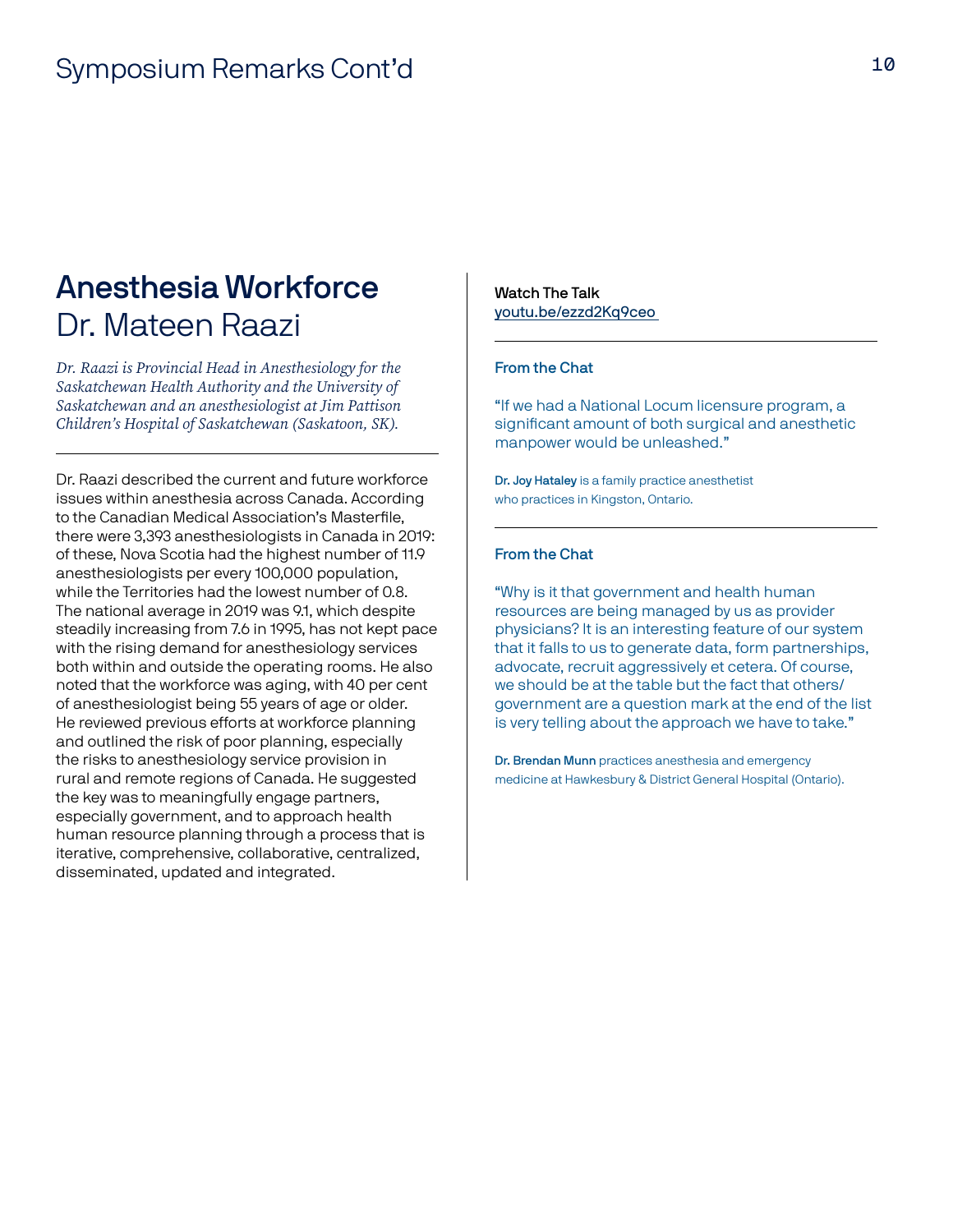### The Future Role of Technology in Underresourced **Environments** Dr. Julian Wiegelmann & Dr. Fahad Alam

*Dr. Wiegelmann and Dr. Alam are both anesthesiologists at Sunnybrook Health Sciences Centre in Toronto and members of the Department of Anesthesiology and Pain Medicine at the University of Toronto.*

Dr. Wiegelmann and Dr. Alam discussed how technology is being applied to health care practice and medical training. Technology that was once seen as resource intensive is now more accessible, including virtual/augmented/modified reality simulation and 3D printers. Not only can this help support and train medical professionals in remote regions, but it can also be used to help patients understand processes in advance of their operations or procedures. They warned, however, that the use of technology must be coupled with intentional training and pedagogical approaches that can ensure effective educational outcomes. They proposed a vision of the future that would include TeleSim Hubs, which could integrate 3D printing and design, simulation, procedural guidance and first-person decision-making.

Watch The Talk youtu.be/NNvZkYpD8bk

#### From the Chat

"We're working on VR simulation for the simple (PPE donning/doffing) and more complex (fetal bradycardia after placed labour epidural) procedures. Really interesting to work with, though the biggest problem is user lack of familiarity with the headsets and how to troubleshoot when the program 'stalls'."

Dr. Roanne Preston is Department Head of Anesthesiology, Pharmacology and Therapeutics in UBC's Faculty of Medicine. She is also an anesthesiologist at BC Women's Hospital (Vancouver, BC).

#### From the Chat

"The Society of Rural Physicians of Canada (SRPC) has a program where we do simulations in rural emergency departments that are facilitated remotely. This allows the participants to work with their own team in their own environment using their own equipment."

Dr. Margaret Tromp is a family physician who recently relocated to Moose Factory, Ontario, where she has a full spectrum practice. She is also an adjunct Associate Professor in the Department of Family Medicine at Queen's University.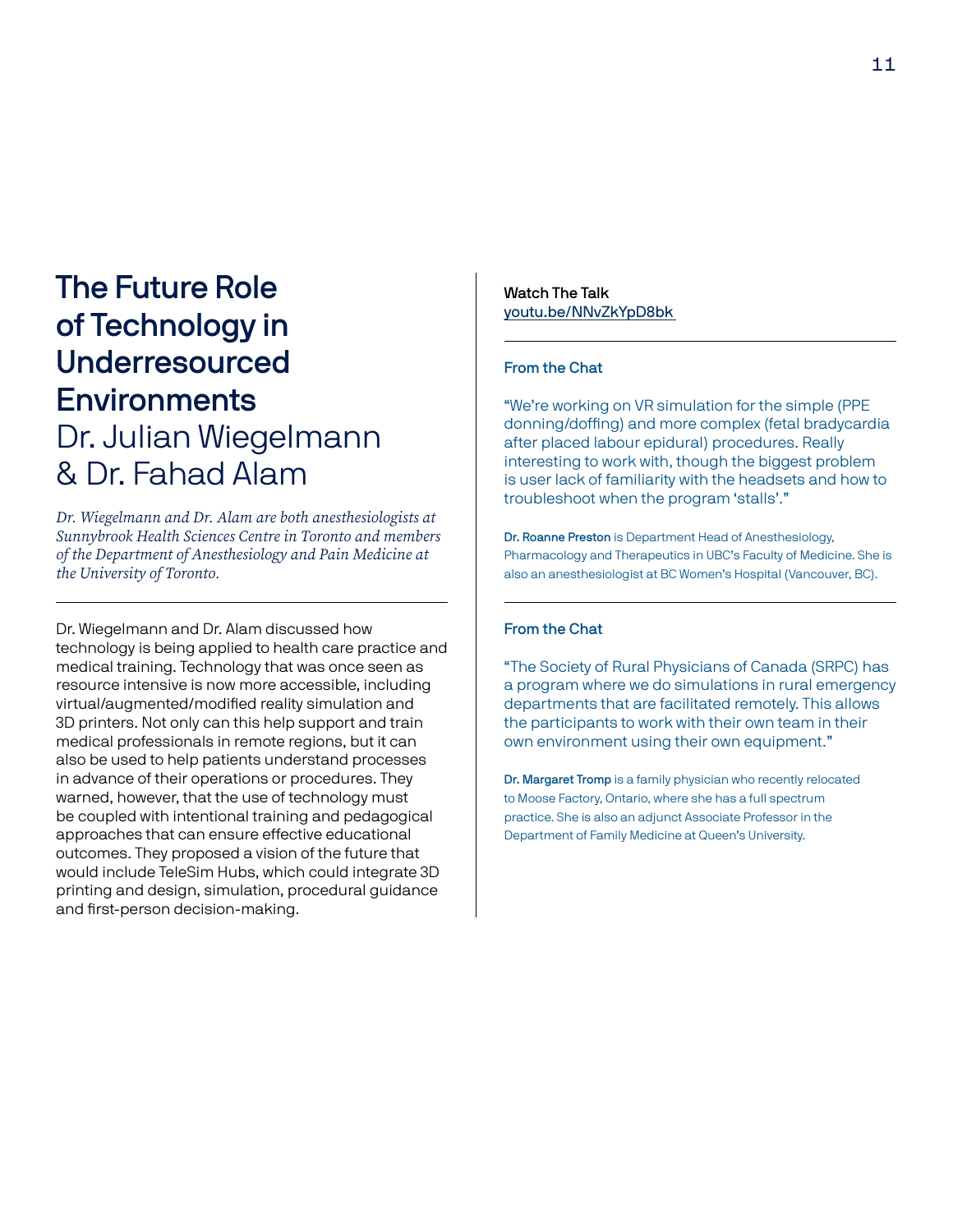## Vision and Recommendations

Following presentations, participants joined one of seven workshops that focused on a specific topic. The workshops included an exploration of the topic and considered how it might contribute to the advancement of anesthesia and pain medicine in rural and remote regions in Canada. Stemming from these conversations, each group prepared a report that identified recommendations that could be implemented in the short and long term was prepared.

The workshop topics were:

- 1. Anesthesia workforce planning in urban and rural Canada
- 2. Coaching networks, mentorship and educational opportunities
- 3. Policy support for rural anesthesia and pain medicine
- 4. Technology, virtual reality and distance coaching and learning
- 5. Training and supporting rural generalists (anesthesia, obstetrics, surgery)
- 6. Rural and remote practice models of care in Canada, including allied health professionals
- 7. Policy through collaboration with national medical societies and government

By consolidating and reflecting on these discussion topics, a vision emerged.

#### Vision

Providing equitable access to anesthesia and pain services for Canadians living in rural and remote regions.

Background: Symposium participants learned that in Canada, anesthesia care is provided by specialist anesthesiologists certified by the Royal College of Physicians and Surgeons of Canada, internationally trained specialist anesthesiologists and Family Practice Anesthetists (FPAs) certified by the College of Family Physicians of Canada. There was strong endorsement by symposium participants of the collaborative roles of all these providers, but particularly FPAs in the provision of anesthesia and pain medicine care in rural and remote areas. In "critical access" rural hospitals, these three groups provide care for emergency, surgical and obstetric services.

In some parts of Canada, FPAs are supported in group practices by specialist anesthesiologists who provide short- or medium-term support. Where this service is well established, it lends itself to mentoring and coaching of FPAs. In other parts of Canada, such as Quebec and the Maritime provinces, anesthesia and pain services in remote regions are provided primarily by itinerant or locum specialist anesthesiologists. This model may be expensive due to travel and accommodation costs and could lead to occasional shortfalls in coverage. As the need for anesthesiologists in larger urban centres expands, recruitment and retention of providers may become more problematic. The focus should be on ensuring there is local, stable and sustainable capacity to manage anesthesia and pain services rather than on developing and relying on portable workforces. FPAs are skilled generalist who can support anesthesia and pain services, but also often bring other needed clinical skills to the community such as resuscitation, intrapartum obstetrics, emergency medicine and family medicine.

Anesthesia assistants are certified health care professionals trained in well-established Canadian programs. They are becoming a more common and essential resource in urban areas; however, there is little experience integrating anesthesia assistants into rural clinical teams. The expansion of the role of the anesthesia assistant model in appropriately sized facilities in rural Canada deserves to be further explored. In Canada, anesthesia is defined as a medical act. Thus, there is very little if any experience in Canada of nurse anesthetists in rural and remote regions. Also, providers with a single anesthesia skill set are difficult to deploy in thinly populated rural communities.

Overall, it is clear that more specialist anesthetists and FPAs need to be trained. Further, the FPA model needs to be expanded and better supported by specialist anesthesia services and education programs.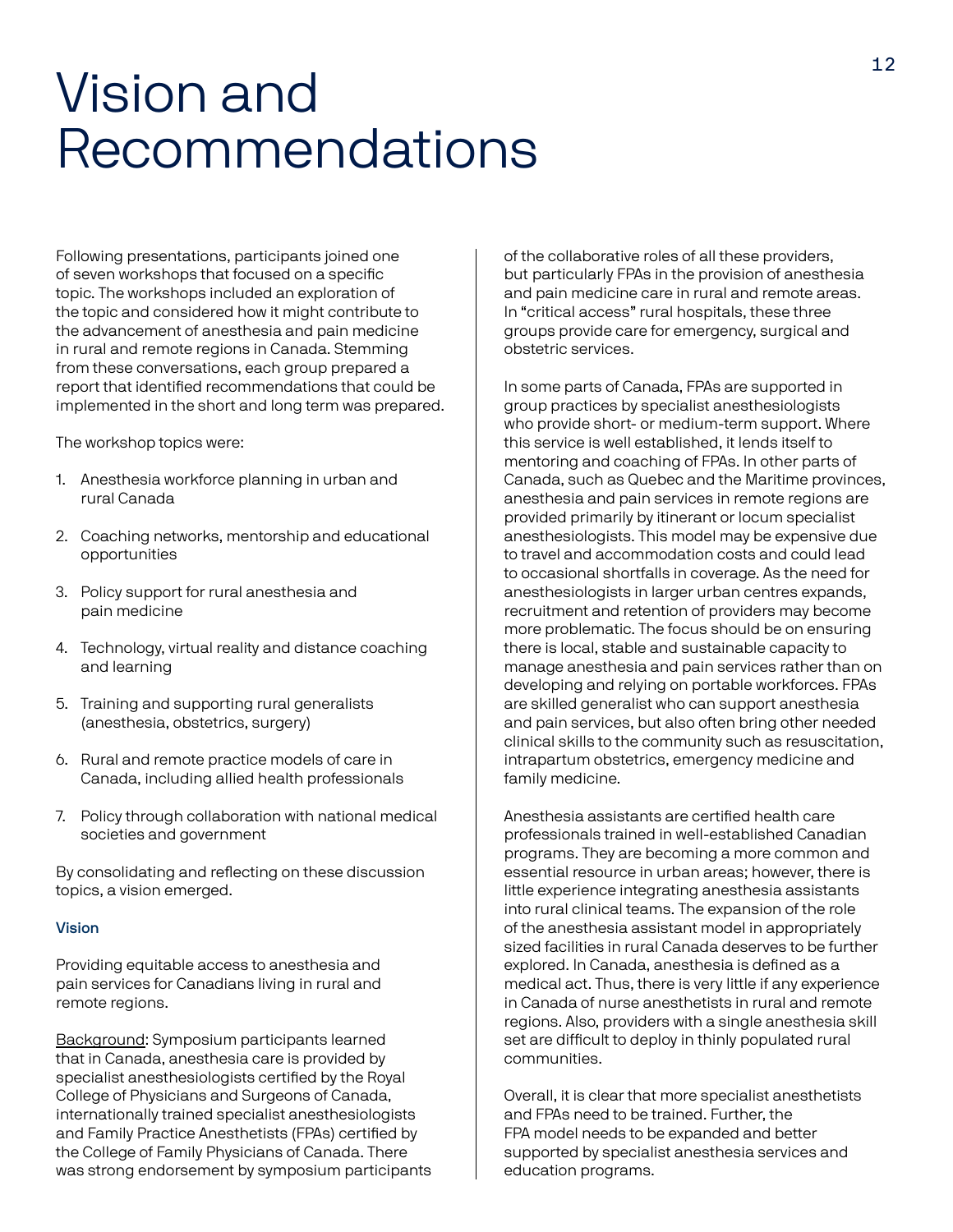#### Recommendations

- 1. Academic health science centres (AHSCs) must accept their social accountability mandate, which requires that they educate a sufficient quantity and quality of anesthesia providers to meet Canada's needs.
- 2. AHSCs must work with provincial and territorial governments to fund and educate FPAs and FRCPC anesthesiologists to meet Canada's needs. This should include the opportunity for all anesthesia providers to undertake part of their residency training in rural environments. At a minimum, rural electives must be offered.
	- 2.1 The integrated nature of anesthesia, surgery and maternity care requires that rural physicians be educated as generalists, be they family physicians or other specialists.
- 3. Most remote communities in Canada are Indigenous; thus, working towards equitable access to care may combat systemic racism in the health care system and addresses the vision outlined in the reports of the Truth and Reconciliation Commission of Canada.
	- 3.1 FPA, anesthesia and pain residency programs develop curriculum related to social accountability, historic inequities in health services in Canada and factors that contribute to different health outcomes for populations in rural Canada, including Indigenous populations.
- 4. Policy interventions are required for decisions regarding health workforce planning and datadriven training and deployment of physicians who provide anesthesia care in rural Canada. There is an urgent need to develop better data for health workforce planning, including an understanding of scope of work, on-call hours and community needs.
- 5. Develop a research agenda that identifies gaps between current and needed clinical services, clinical outcomes, quality improvement metrics and educational needs.
- 6. Mentorship and continuing professional educational programs that support different rural and remote practice models are needed. As an immediate practical step, develop mentoring and coaching programs that are nested in AHSCs to provide urgent and ongoing support to rural physicians.
	- 6.1 Opportunities for refresher courses or skills upgrading should be available to FPAs in the AHSCs.
	- 6.2 AHSCs can take the lead in helping to develop coaching and mentoring programs such as the one in British Columbia. Funding from provincial governments would aid in this. AHSCs are in the position to develop and offer advanced technology as part of this initiative.
- 7. Technology offers new possibilities for remote coaching, including local and remote simulation, virtual and augmented virtual reality.
- 8. Regional networks of anesthesia care and pain medicine services must be tightly integrated into surgery and maternity care programs as these programs are mutually interdependent. Care must be of high quality regardless of where it is delivered and by whom. Accountability for quality care provided within a region is shared, and must be measured, reported and continuously improved.
- 9. Identify a single national professional organization (e.g., the Canadian Anesthesiologists' Society or the College of Family Physicians of Canada) to serve as a professional home for non-specialist physicians practising anesthesia care and pain medicine in rural Canada.
- 10. Build on the current initiatives of professional organizations, such as the Collaborative Advisory Group on General and Family Practice Anesthesia (CAGA) to involve a wider partnership to move forward with these recommendations. A working group of key professional organizations, policymakers, patients (including Indigenous persons), health professionals, community representatives and other willing contributors should be constituted and funded.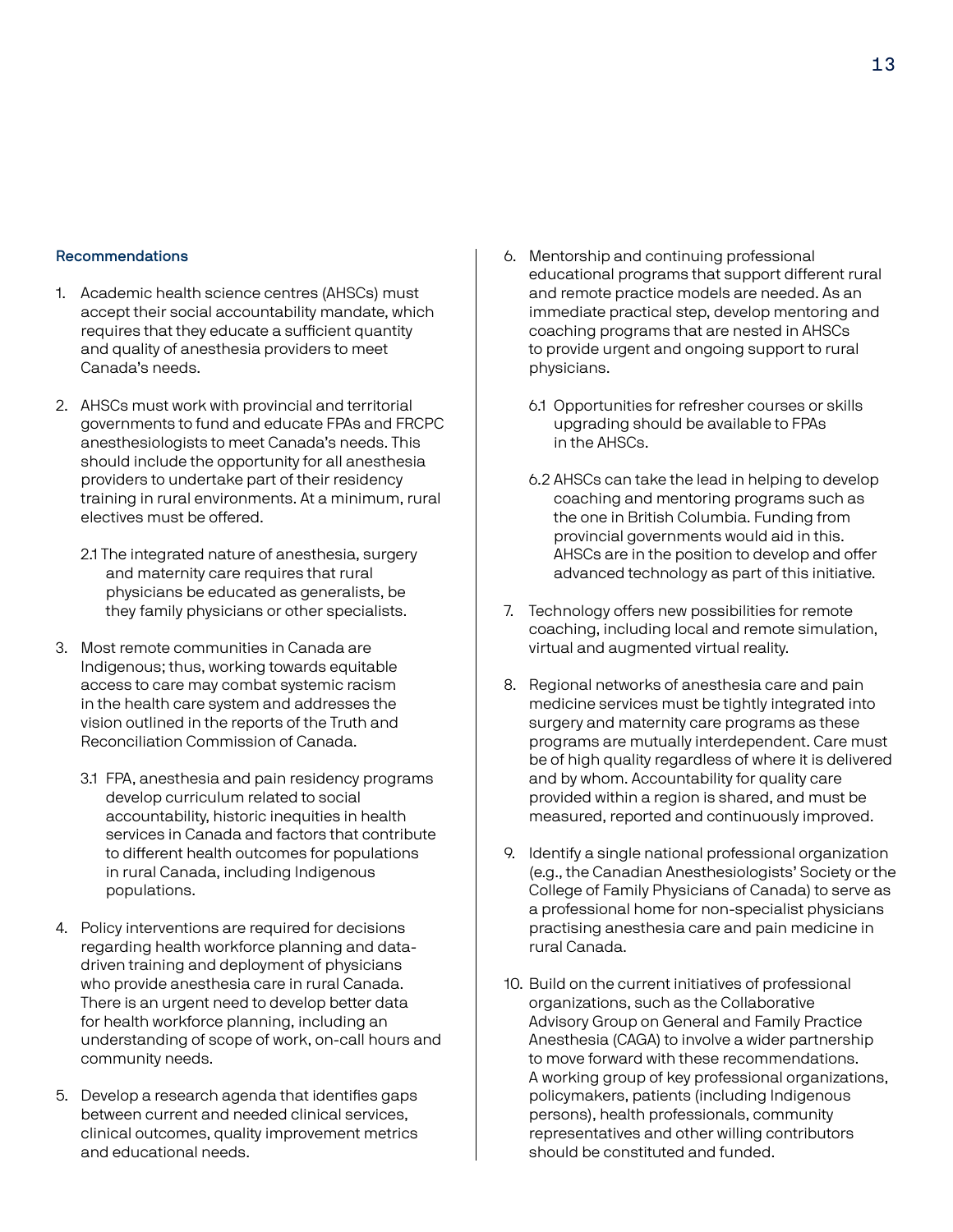# Conclusion

The urgent need to address anesthesia and pain medicine in rural and remote regions in Canada is evident. Anesthesia is not only essential to support the well-being of rural and remote communities, but it is also a pillar that supports other services, including obstetrics and surgery. If anesthesia falls, so do the other services. And, as almost all remote communities are Indigenous communities, addressing this challenge is essential if we are going to ensure equitable care for Indigenous Canadians and meet the Calls to Action of the Truth and Reconciliation Commission of Canada, specifically Call to Action #19, which speaks to closing "the gaps in health outcomes between Aboriginal and non-Aboriginal communities."

The Symposium on Anesthesia Care and Pain Medicine in Rural and Remote Regions of Canada was significant, first and foremost, because it identified a broad community of practitioners and scholars invested in finding solutions. Second, it shared the latest research, interventions, technology and strategies that can be applied to addressing this challenge. And third, it identified a compelling vision and proposed supportive recommendations for action.

Now is the time to develop a broad coalition — one that includes regional community representatives, Indigenous organizations, and professional bodies to advance anesthesia and pain medicine in rural and remote regions. Anesthesia, surgery (both family physicians with enhanced surgical skills and rural specialist surgeons) and obstetrics (midwifery, family physicians and obstetricians) are mutually supportive and essential in the provision of rural health care; collaboration is crucial. Through the strength and perseverance of a committed team of individuals, a work plan will be established, and the team will liaise with family doctors, surgeons, obstetricians, professional organizations, patients and health care administrators to move the recommendations forward.